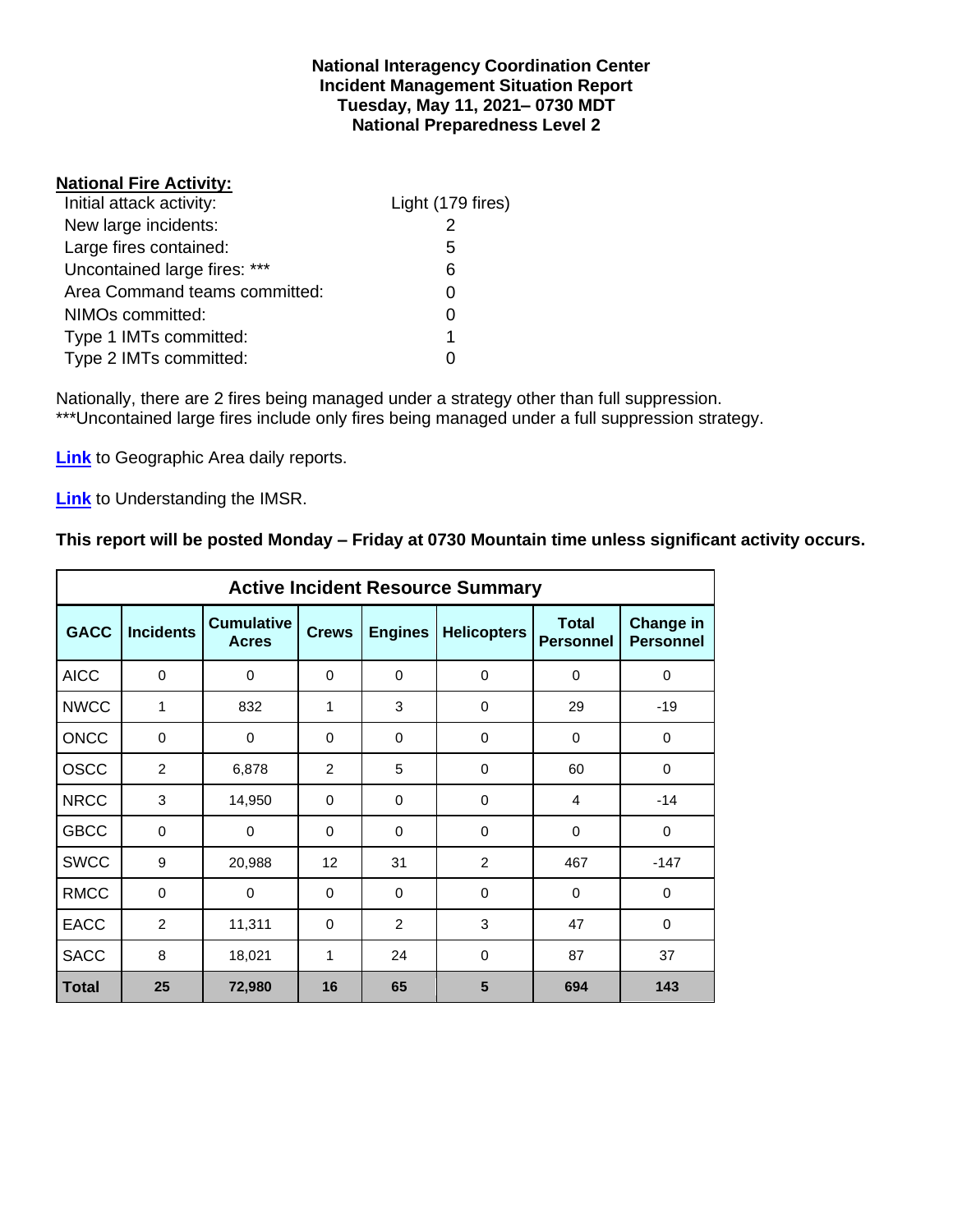| Southwest Area (PL 3)    |    |
|--------------------------|----|
| New fires:               | 10 |
| New large incidents:     |    |
| Uncontained large fires: |    |
| Type 1 IMTs committed:   |    |

**Tussock**, Phoenix District Office, BLM. IMT 1 (SW Team 2). Eight miles southwest of Crown King, AZ. Grass and brush. Moderate fire behavior with uphill runs, backing and flanking. Numerous residences threatened. Evacuations, area and road closures in effect.

**Maverick**, Tonto NF, USFS. Twenty-five miles northeast of Scottsdale, AZ. Grass and brush. Minimal fire behavior with creeping and smoldering. Structures threatened.

**Copper Canyon**, Central District, Arizona DOF. Four miles northeast of Globe, AZ. Grass and brush. Minimal fire behavior with creeping, smoldering and single-tree torching. Structures threatened. Area and road closures in effect.

**Three Rivers**, Lincoln NF, USFS. Twelve miles northwest of Ruidoso, NM. Short grass and timber. Minimal fire behavior with creeping and smoldering. Numerous residences threatened. Area and trail closures in effect.

**Flag**, Colorado River District, BLM. Twelve miles southeast of Kingman, AZ. Short grass, brush and timber. Minimal fire behavior with smoldering. Area and trail closures in effect.

**Gila River**, Gila District Office, BLM. Eleven miles northeast of Florence, AZ. Timber and short grass. Minimal fire behavior with creeping and torching.

| <b>Incident Name</b> | Unit   | <b>Size</b> |      | $\%$ | Ctn/ | Est  | Personnel |          | Resources      |     |      | <b>Strc</b> | \$\$       | Origin     |
|----------------------|--------|-------------|------|------|------|------|-----------|----------|----------------|-----|------|-------------|------------|------------|
|                      |        | Acres       | Chge |      | Comp |      | Total     | Chge     | Crw            | Ena | Heli | Lost        | <b>CTD</b> | Own        |
| <b>Tussock</b>       | AZ-PHD | 4.171       | 671  | 0    | Ctn  | 5/22 | 230       | 4        |                | 6   | 0    |             | 900K       | <b>BLM</b> |
| <b>Maverick</b>      | AZ-TNF | 1.000       | 0    | 70   | Ctn  | 5/15 | 21        | -44      |                | 0   | 0    |             | 850K       | FS         |
| Copper Canyon        | AZ-A4S | 2.875       | 223  | 51   | Ctn  | 5/11 | 99        | -46      | 2              | 9   |      |             | 612        | <b>ST</b>  |
| <b>Three Rivers</b>  | NM-LNF | 7.040       | 7    | 50   | Ctn  | 7/4  | 27        | -43      | $\Omega$       | 3   |      |             | 4.1M       | FS         |
| Flag                 | AZ-CRD | 1.267       | 0    | 95   | Ctn  | 5/11 | 8         | $-5$     | $\Omega$       |     | 0    |             | 3.2M       | <b>BLM</b> |
| Gila River           | AZ-GID | 200         | 40   | 40   | Ctn  | 5/12 | 51        | $\Omega$ | $\overline{2}$ |     | 0    |             | 75K        | <b>BLM</b> |

## **Southern Area (PL 1)**

| New fires:               | 80 |
|--------------------------|----|
| New large incidents:     |    |
| Uncontained large fires: |    |

**\* Silver Oak**, Florida Forest Service. Five miles northwest of Hutchinson Island, FL. Timber and southern rough. Extreme fire behavior. Structures threatened. Last narrative report unless significant activity occurs.

| <b>Incident Name</b> | Unit                                                                                                     |        | <b>Size</b><br>$\%$ |     | Ctn/ | Est   | Personnel |       | Resources |     |      | <b>Strc</b> | \$\$       | <b>Origin</b> |
|----------------------|----------------------------------------------------------------------------------------------------------|--------|---------------------|-----|------|-------|-----------|-------|-----------|-----|------|-------------|------------|---------------|
|                      |                                                                                                          | Acres  | Chge                |     | Comp |       | Total     | Chge  | Crw       | Eng | Heli | Lost        | <b>CTD</b> | Own           |
| * Silver Oak         | <b>FL-FLS</b>                                                                                            | 104    | $---$               | 75  | Comp | 5/16  | 30        | $--$  |           | 9   | 0    |             | 12K        | <b>ST</b>     |
|                      | Large Fires Being Managed with a Strategy Other Than Full Suppression Without a Type 1 or 2 IMT Assigned |        |                     |     |      |       |           |       |           |     |      |             |            |               |
| * Hampton<br>41839   | <b>FL-FLS</b>                                                                                            | 920    | $---$               | 100 | Comp | $---$ | 9         | $---$ |           |     | 0    |             | 3K         | -ST           |
| <b>Four Sixteen</b>  | <b>FL-FLS</b>                                                                                            | 13.302 | 0                   | 100 | Comp | $---$ |           | 0     |           |     | 0    |             | 106K       | <b>ST</b>     |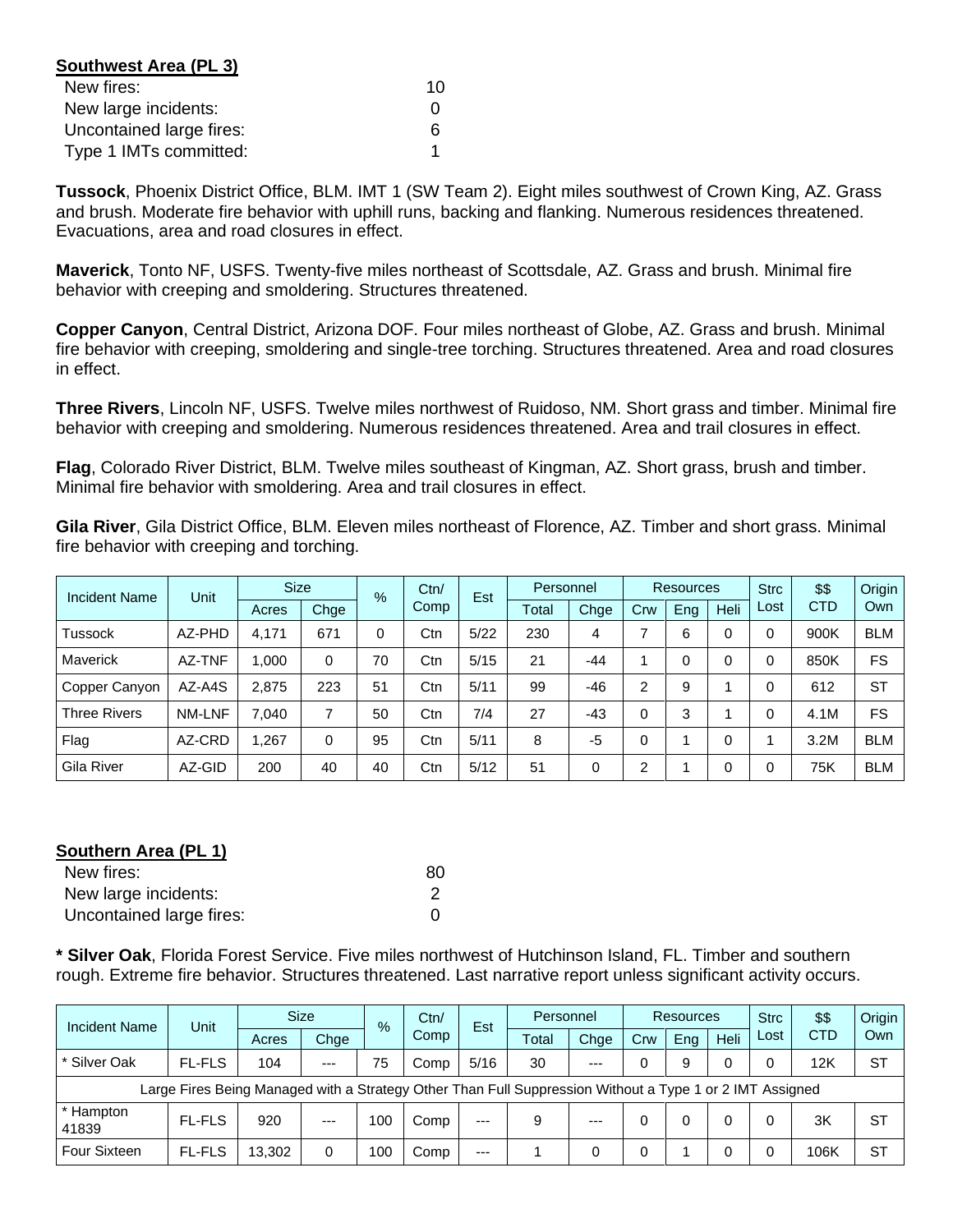| Incident Name      | Unit          | <b>Size</b> |       | $\%$ | Ctn/ | Est   | Personnel              |       | <b>Resources</b> |     |      | <b>Strc</b> | \$\$       | Origin     |
|--------------------|---------------|-------------|-------|------|------|-------|------------------------|-------|------------------|-----|------|-------------|------------|------------|
|                    |               | Acres       | Chge  |      | Comp |       | $\tau$ <sub>otal</sub> | Chge  | Crw              | Ena | Heli | Lost        | <b>CTD</b> | Own        |
| Hogback            | VA-VAS        | .730        |       | 100  | Comp | $---$ | 21                     |       |                  |     |      |             | 8K         | ST         |
| <b>Otter Slide</b> | <b>FL-MIR</b> | .451        | $---$ | 80   | Comp | 5/16  | _                      | $---$ |                  |     |      |             | 45K        | <b>FWS</b> |

VAS – Virginia Department of Forestry MIR – Merritt NWR, FWS

# **Northern Rockies Area (PL 1)**

| New fires:               |   |
|--------------------------|---|
| New large incidents:     | 0 |
| Uncontained large fires: | 0 |

| <b>Incident Name</b> | Unit   |       | <b>Size</b> | %   | Ctn/<br>Comp | $\overline{\phantom{0}}$<br>Est | Personnel |      | Resources |     |      | <b>Strc</b> | \$\$ | Origin     |
|----------------------|--------|-------|-------------|-----|--------------|---------------------------------|-----------|------|-----------|-----|------|-------------|------|------------|
|                      |        | Acres | Chge        |     |              |                                 | Total     | Chge | Crw       | Eng | Heli | ∟ost        | CTD  | Own        |
| Natwick              | ND-JCR | 544   | $---$       | 100 | Ctn          | $---$                           |           | ،14  |           |     |      |             | 28K  | <b>FWS</b> |

JCR – J. Clark Salyer NWR, FWS

# **Northwest Area (PL 1)**

| New fires:               |  |
|--------------------------|--|
| New large incidents:     |  |
| Uncontained large fires: |  |

| <b>Incident Name</b> | Unit   |       | Size | $\%$ | Ctn/ | $ -$ | Personnel |      | <b>Resources</b> |     |      | <b>Strc</b> | \$\$ | Origin |
|----------------------|--------|-------|------|------|------|------|-----------|------|------------------|-----|------|-------------|------|--------|
|                      |        | Acres | Chge |      | Comp | ESL  | Total     | Chae | Crw              | Ena | Heli | ∟ost        | CTD  | Own    |
| Meadow               | OR-FWF | 832   |      | 100  | Ctn  | $--$ | 29        | 19   |                  |     |      |             | 440K | FS     |

FWF – Fremont-Winema NF, USFS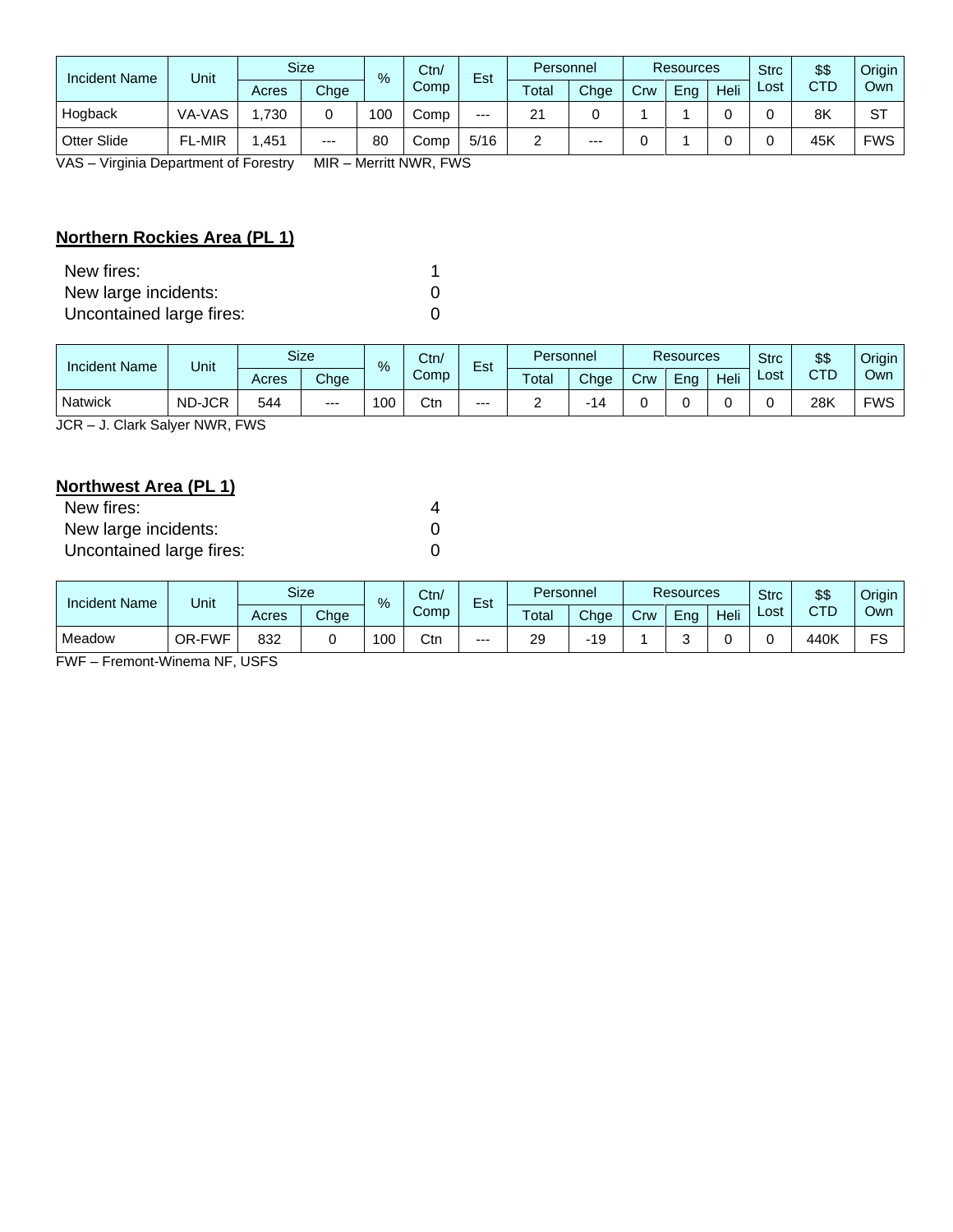| Area                     |              | <b>BIA</b>       | <b>BLM</b>     | <b>FWS</b>      | <b>NPS</b>       | ST/OT          | <b>USFS</b>      | <b>TOTAL</b>            |
|--------------------------|--------------|------------------|----------------|-----------------|------------------|----------------|------------------|-------------------------|
|                          | <b>FIRES</b> | $\mathbf 0$      | $\mathbf 0$    | $\mathbf 0$     | $\mathbf 0$      | 13             | 0                | 13                      |
| Alaska Area              | <b>ACRES</b> | $\pmb{0}$        | $\overline{0}$ | $\overline{0}$  | $\mathbf 0$      | 15             | $\boldsymbol{0}$ | 15                      |
|                          | <b>FIRES</b> | $\pmb{0}$        | $\mathbf 0$    | $\pmb{0}$       | $\mathbf 0$      | 3              | $\mathbf{1}$     | $\overline{\mathbf{4}}$ |
| Northwest Area           | <b>ACRES</b> | $\mathbf 0$      | $\mathbf 0$    | $\mathbf 0$     | $\mathbf 0$      | $\mathbf 0$    | 22               | 22                      |
| Northern California Area | <b>FIRES</b> | $\pmb{0}$        | $\mathbf 0$    | $\mathbf 0$     | $\mathbf{0}$     | 17             | 1                | 18                      |
|                          | <b>ACRES</b> | $\pmb{0}$        | $\pmb{0}$      | $\pmb{0}$       | $\pmb{0}$        | $\,6$          | $\boldsymbol{0}$ | $6\phantom{1}$          |
| Southern California Area | <b>FIRES</b> | $\pmb{0}$        | $\mathbf 0$    | $\mathbf 0$     | $\mathbf 0$      | 15             | $\mathbf{1}$     | 16                      |
|                          | <b>ACRES</b> | $\pmb{0}$        | $\mathbf 0$    | $\mathbf 0$     | $\mathbf 0$      | $\overline{2}$ | 11               | 13                      |
| Northern Rockies Area    | <b>FIRES</b> | $\pmb{0}$        | $\mathbf 0$    | $\mathbf 0$     | $\mathbf 0$      | $\mathbf{1}$   | 0                | $\mathbf 1$             |
|                          | <b>ACRES</b> | $\pmb{0}$        | $\pmb{0}$      | $\pmb{0}$       | $\mathbf 0$      | $\mathbf{0}$   | $\boldsymbol{0}$ | $\bf{0}$                |
| <b>Great Basin Area</b>  | <b>FIRES</b> | $\mathbf 0$      | $\mathbf 0$    | $\mathbf 0$     | $\overline{0}$   | $\mathbf 0$    | $\mathbf{1}$     | $\mathbf{1}$            |
|                          | <b>ACRES</b> | $\pmb{0}$        | $\mathbf 0$    | $\mathbf 0$     | $\boldsymbol{0}$ | $\overline{0}$ | $\pmb{0}$        | $\mathbf 0$             |
| Southwest Area           | <b>FIRES</b> | $\overline{2}$   | $\mathbf{1}$   | $\mathbf 0$     | $\mathbf 0$      | $\overline{0}$ | $\overline{7}$   | 10                      |
|                          | <b>ACRES</b> | $\pmb{0}$        | $\mathbf 0$    | $\overline{0}$  | $\mathbf{0}$     | $\mathbf{0}$   | $\overline{2}$   | $\mathbf{3}$            |
| Rocky Mountain Area      | <b>FIRES</b> | $\mathbf{1}$     | $\mathbf 0$    | $\mathbf 0$     | $\mathbf 0$      | $\mathbf{1}$   | $\mathbf 0$      | $\mathbf{2}$            |
|                          | <b>ACRES</b> | 13               | $\overline{0}$ | $\pmb{0}$       | $\boldsymbol{0}$ | $\overline{0}$ | $\pmb{0}$        | 13                      |
|                          | <b>FIRES</b> | 10               | $\overline{0}$ | $\mathbf 0$     | $\mathbf{0}$     | 20             | $\overline{4}$   | 34                      |
| Eastern Area             | <b>ACRES</b> | $\mathfrak{B}$   | $\mathbf 0$    | $\mathbf 0$     | $\mathbf 0$      | 154            | $\mathbf{1}$     | 158                     |
| Southern Area            | <b>FIRES</b> | $\pmb{0}$        | $\mathbf 0$    | 1               | $\mathbf 0$      | 76             | 3                | 80                      |
|                          | <b>ACRES</b> | $\boldsymbol{0}$ | $\mathbf 0$    | $6\phantom{1}6$ | $\mathbf 0$      | 831            | $\mathbf{1}$     | 839                     |
| <b>TOTAL FIRES:</b>      |              | 13               | $\mathbf{1}$   | 1               | $\mathbf 0$      | 146            | 18               | 179                     |
| <b>TOTAL ACRES:</b>      |              | 16               | 0              | 6               | $\pmb{0}$        | 1,009          | 38               | 1,070                   |

**Fires and Acres Yesterday (by Protection):**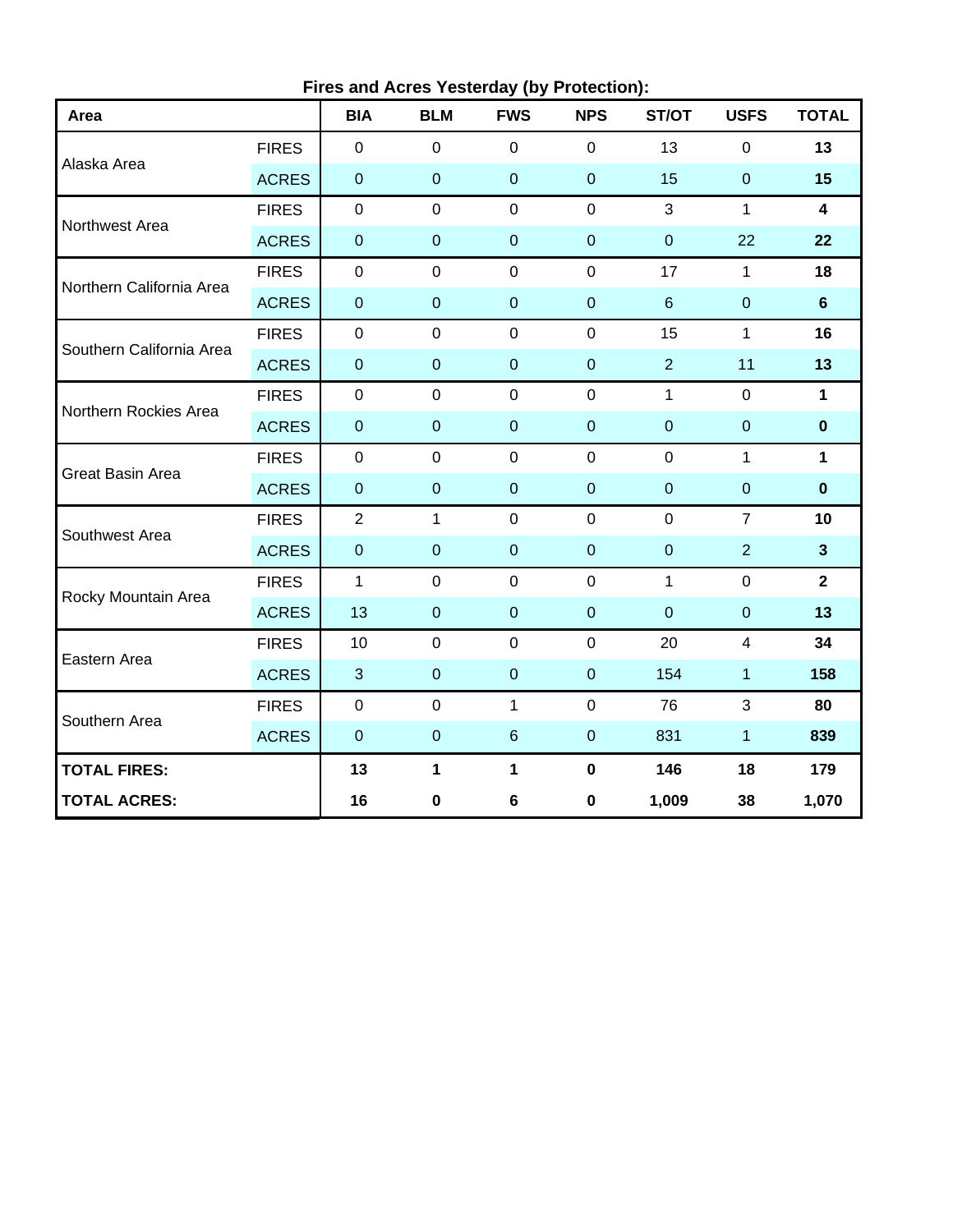**Fires and Acres Year-to-Date (by Protection):**

| Area                     |              | <b>BIA</b>     | <b>BLM</b>     | <b>FWS</b>     | <b>NPS</b>     | ST/OT   | <b>USFS</b> | <b>TOTAL</b> |
|--------------------------|--------------|----------------|----------------|----------------|----------------|---------|-------------|--------------|
| Alaska Area              | <b>FIRES</b> | $\mathbf 0$    | 6              | 0              | 0              | 47      | 5           | 58           |
|                          | <b>ACRES</b> | $\mathbf 0$    | $\mathbf 0$    | $\pmb{0}$      | $\pmb{0}$      | 33      | 3           | 36           |
| Northwest Area           | <b>FIRES</b> | 42             | 21             | $\mathbf{1}$   | $\mathbf 0$    | 350     | 25          | 439          |
|                          | <b>ACRES</b> | 198            | 111            | $\mathbf 0$    | $\pmb{0}$      | 2,469   | 1,459       | 4,238        |
| Northern California Area | <b>FIRES</b> | $\overline{2}$ | $\mathbf 0$    | $\mathbf 0$    | $\mathbf 0$    | 795     | 77          | 874          |
|                          | <b>ACRES</b> | $\overline{2}$ | $\mathbf 0$    | $\mathbf 0$    | $\mathbf 0$    | 2,633   | 186         | 2,822        |
| Southern California Area | <b>FIRES</b> | $\,6$          | 36             | 1              | 4              | 1,107   | 124         | 1,278        |
|                          | <b>ACRES</b> | 25             | 2,931          | 1              | $\overline{7}$ | 7,717   | 1,389       | 12,070       |
| Northern Rockies Area    | <b>FIRES</b> | 471            | 8              | $\overline{2}$ | 1              | 321     | 111         | 914          |
|                          | <b>ACRES</b> | 31,290         | 61             | 35             | 20             | 11,387  | 19,367      | 62,160       |
| <b>Great Basin Area</b>  | <b>FIRES</b> | 11             | 109            | $\mathbf{1}$   | $\overline{4}$ | 169     | 25          | 319          |
|                          | <b>ACRES</b> | 2,301          | 7,397          | $\mathbf 0$    | $\overline{4}$ | 5,845   | 101         | 15,649       |
| Southwest Area           | <b>FIRES</b> | 186            | 58             | 5              | $\overline{7}$ | 176     | 164         | 596          |
|                          | <b>ACRES</b> | 9,542          | 5,583          | $\mathbf 0$    | 1,346          | 8,546   | 12,429      | 37,447       |
| Rocky Mountain Area      | <b>FIRES</b> | 58             | 17             | 3              | 3              | 127     | 25          | 233          |
|                          | <b>ACRES</b> | 2,136          | 37             | 1,256          | 305            | 70,517  | 2,773       | 77,024       |
| Eastern Area             | <b>FIRES</b> | 317            | $\mathbf 0$    | 14             | 8              | 4,809   | 251         | 5,399        |
|                          | <b>ACRES</b> | 12,250         | $\pmb{0}$      | 13,273         | 532            | 20,963  | 14,584      | 61,602       |
| Southern Area            | <b>FIRES</b> | 369            | $\mathbf 0$    | 45             | 25             | 9,511   | 321         | 10,271       |
|                          | <b>ACRES</b> | 28,682         | $\overline{0}$ | 10,338         | 6,298          | 200,194 | 25,457      | 270,971      |
| <b>TOTAL FIRES:</b>      |              | 1,462          | 255            | 72             | 52             | 17,412  | 1,128       | 20,381       |
| <b>TOTAL ACRES:</b>      |              | 86,426         | 16,121         | 24,903         | 8,512          | 330,307 | 77,750      | 544,021      |

| Ten Year Average Fires (2011 – 2020 as of today) | 18.323  |
|--------------------------------------------------|---------|
| Ten Year Average Acres (2011 – 2020 as of today) | 944,760 |

**\*\*\*Changes in some agency YTD acres reflect more accurate mapping or reporting adjustments.** \*\*\*Additional wildfire information is available through the Geographic Areas at **<https://gacc.nifc.gov/>**

**Predictive Services Discussion:** Gusty northerly and offshore winds will continue in the Sacramento Valley and the foothills and Coast Ranges bordering the valley into the afternoon. Scattered elevated fire weather conditions are likely across the Southwest with the highest chances of locally critical conditions in western New Mexico and far southwest Colorado. Above average temperatures are expected over much of the West Coast. Dry conditions will continue across the northern Plains and into the western Great Lakes, but winds should be relatively light. Precipitation remains likely over the Rockies with widespread thunderstorms and heavy rain forecast in central Texas and along the Gulf Coast to the Florida Panhandle. Precipitation chances continue along the Alaskan Coast with isolated to scattered showers likely over the southern half of the state.

<http://www.predictiveservices.nifc.gov/outlooks/outlooks.htm>